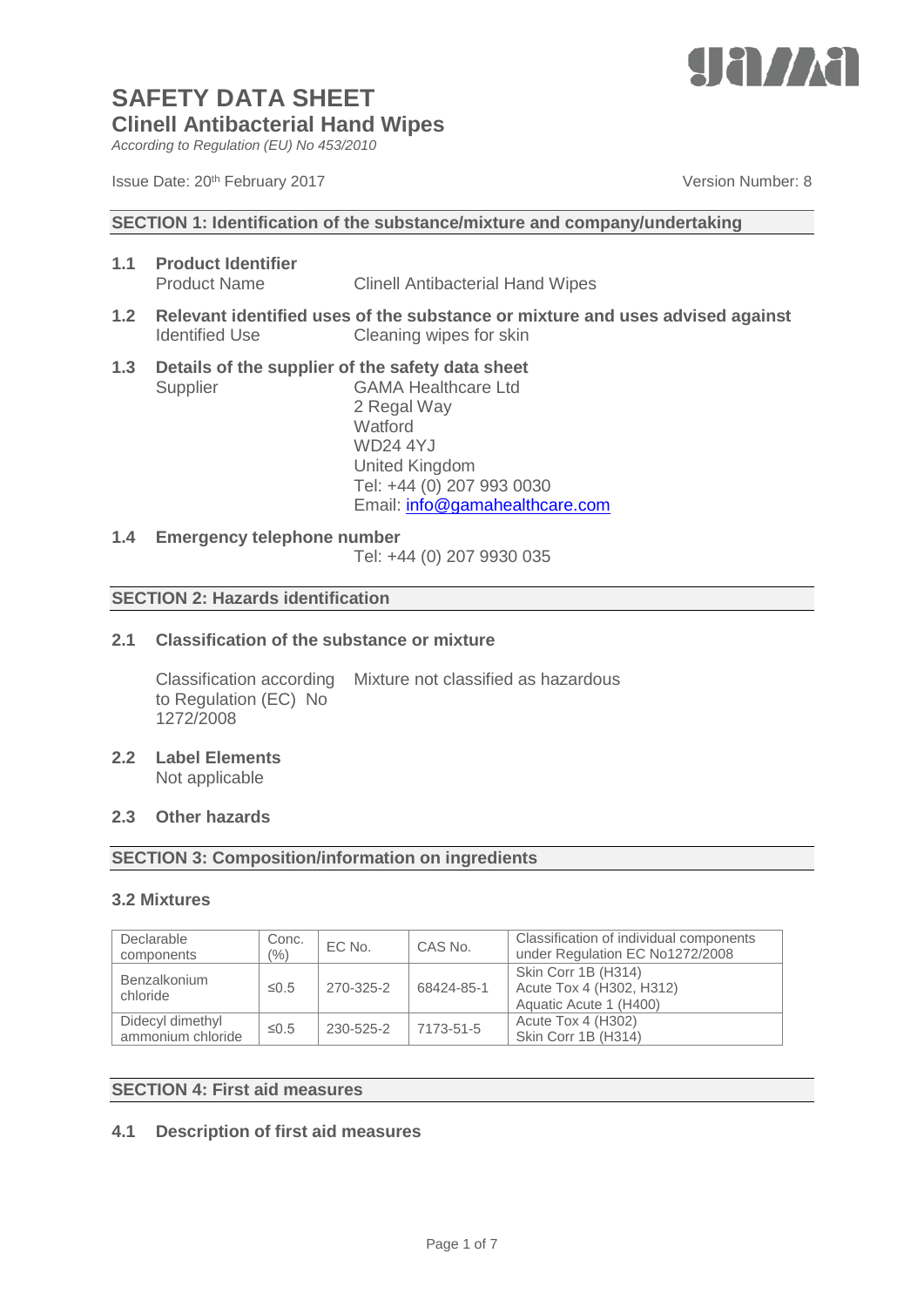

*According to Regulation (EU) No 453/2010*

Issue Date: 20<sup>th</sup> February 2017 **Version Number: 8** Number: 8

#### Inhalation

Acute effects following exposure to this product via the inhalation route are not anticipated during normal handling and use.

#### **Skin**

Product is intended for skin use. However, if irritation develops, seek medical advice.

Although this product contains components classified as corrosive and sensitising to skin, due to the high volume of water also present in the formulation, the dilution effect means the classification of the formulation through CLP does not result in the hazard being carried through to the product.

#### Eye

Avoid contact with eyes. Effects following exposure to this product are not anticipated during normal handling and use.

#### Ingestion

This product is for external use only and should be kept away from children. No adverse effects are anticipated from the formulation via the oral route during normal handling and use of the product.

- **4.2 Most important symptoms and effects, both acute and delayed** May cause eye irritation.
- **4.3 Indication of any immediate medical attention and special treatment needed** Treat symptoms as they occur

#### **SECTION 5: Firefighting measures**

#### **5.1 Extinguishing media**

Water spray, carbon dioxide, dry chemical and foam are compatible with the product. Remove containers from fire or cool them with water

### **5.2 Special hazards arising from the substance of mixture**

The product is water based, therefore not flammable or explosive.

#### **5.3 Advice for fire fighters**

Fire fighters should wear an approved self-contained breathing apparatus and full protective clothing.

### **SECTION 6: Accidental release measures**

**6.1 Personal precautions, protective equipment and emergency procedures** None anticipated or expected to be required.

## **6.2 Environmental precautions**

None anticipated or expected to be required.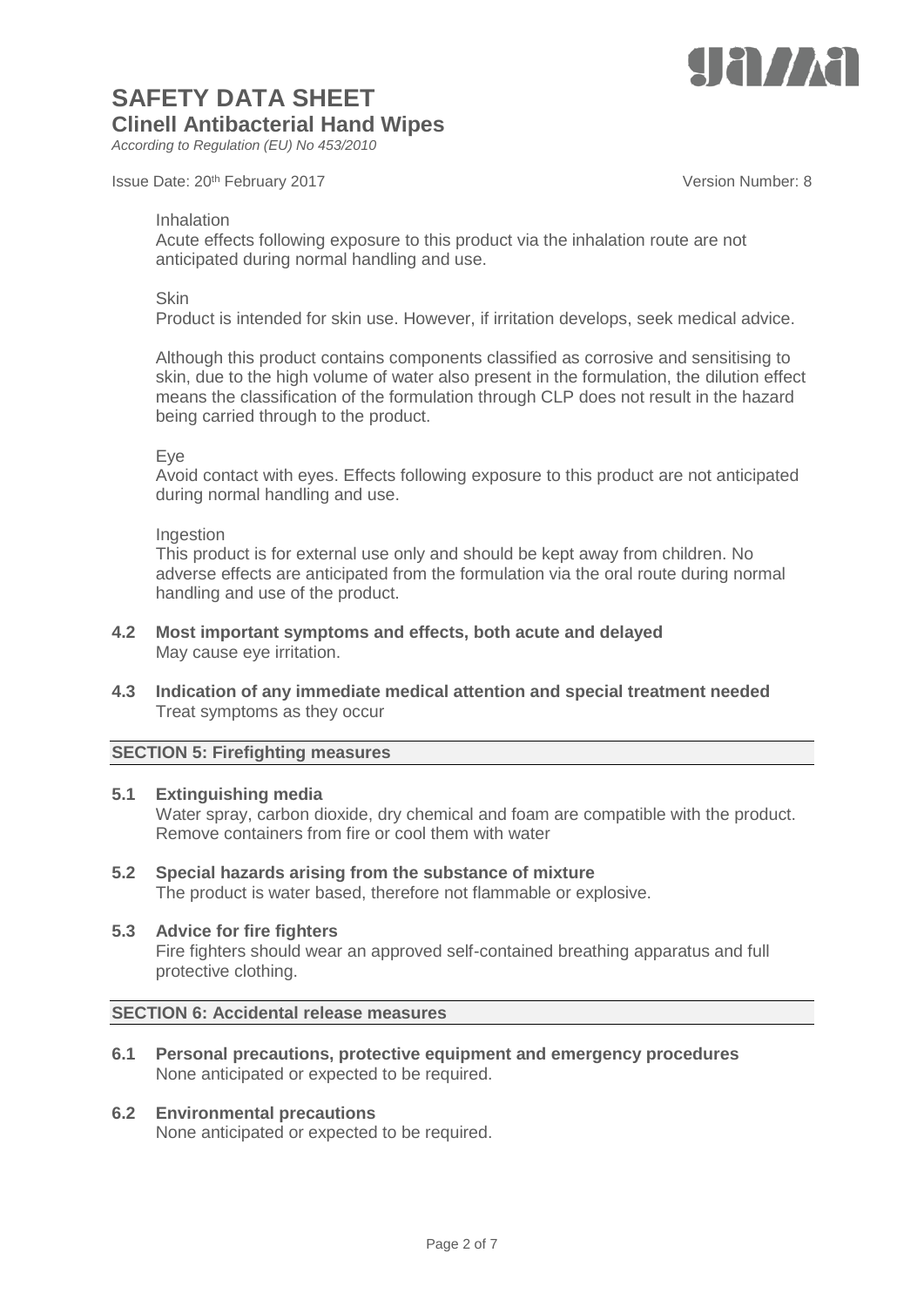

*According to Regulation (EU) No 453/2010*

Issue Date: 20<sup>th</sup> February 2017 **Version Number: 8** Number: 8

- **6.3 Methods and material for containment and cleaning up** None anticipated or expected to be required.
- **6.4 Reference to other sections** For recommended personal protective equipment see Section 8.

### **SECTION 7: Handling and storage**

- **7.1 Precautions for safe handling** Avoid contact with eyes.
- **7.2 Conditions for safe storage, including any incompatibilities** Store in a cool, dry, well-ventilated place, away from direct sunlight. Do not allow to freeze. Keep container closed when not in use.
- **7.3 Specific end use** See directions for use on pack.

Identified in Section 1.2

## **SECTION 8: Exposure controls/personal protection**

#### **8.1 Control Parameters**

EU Limit: No applicable EU occupational exposure limit values

#### **8.2 Exposure controls**

Engineering controls None anticipated or expected to be required.

Personal protective equipment None anticipated or expected to be required.

Environmental exposure controls None anticipated or expected to be required.

#### **SECTION 9: Physical and chemical properties**

#### **9.1 Information on basic physical and chemical properties**

| Appearance      | Moist spun lace wipe     |
|-----------------|--------------------------|
| Odour           | Slight green tea perfume |
| Odour threshold | Not available            |
| pH              | $5 - 8$                  |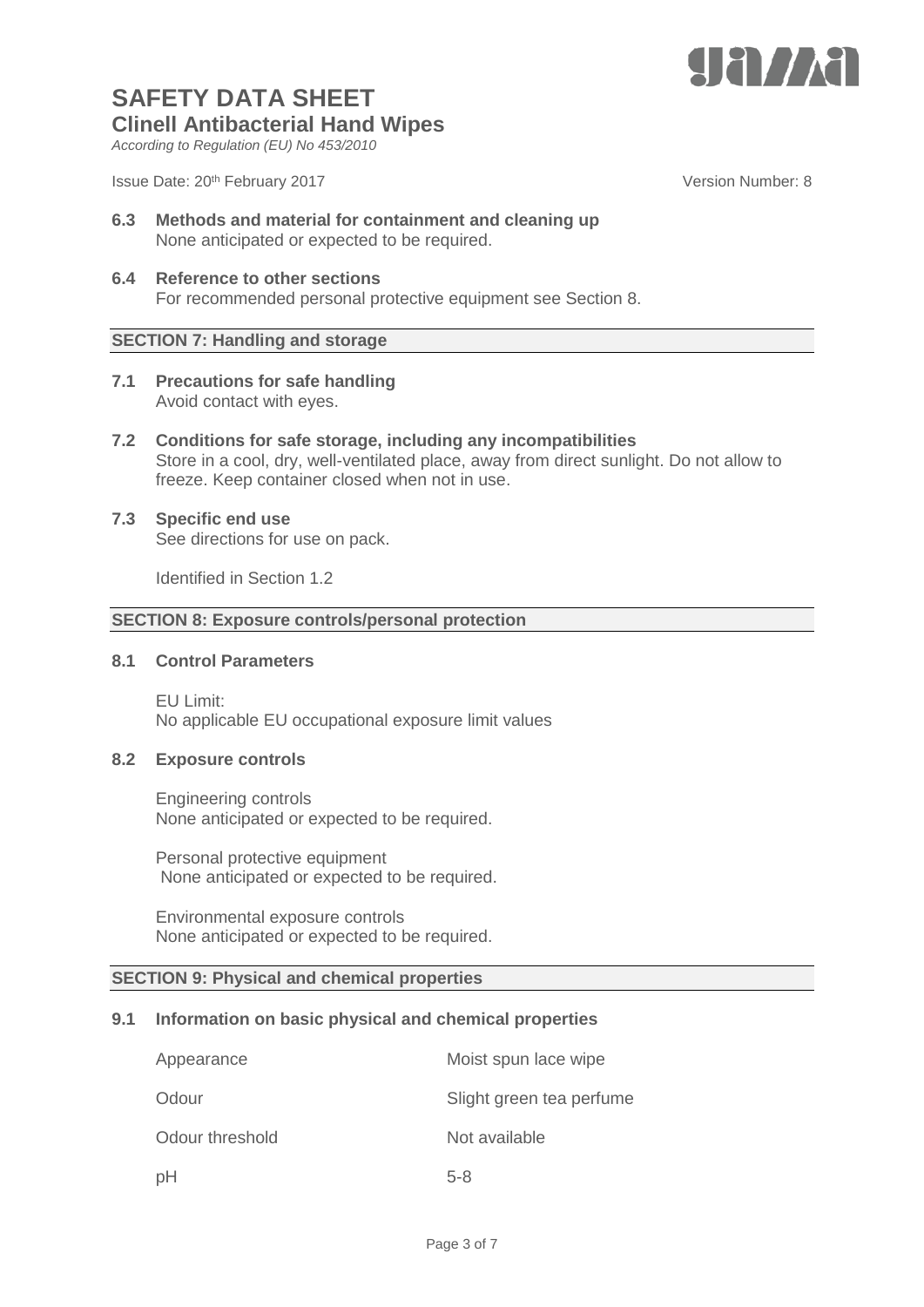

*According to Regulation (EU) No 453/2010*

Issue Date: 20<sup>th</sup> February 2017 **Version Number: 8** Version Number: 8

|     | Melting/freezing point<br>Initial boiling point/range | $Ca. 0^{\circ}C$<br>Ca. 100°C        |
|-----|-------------------------------------------------------|--------------------------------------|
|     | Flash point                                           | Not expected for water based product |
|     | <b>Evaporation rate</b>                               | Not expected for water based product |
|     | Flammability (solid, gas)                             | Not expected for water based product |
|     | Flammability or explosive limits                      | No data available                    |
|     | Vapour pressure                                       | 24 mmHg (25°C) (water)               |
|     | <b>Relative density</b>                               | No data available                    |
|     | Solubility                                            | Liquid is water soluble              |
|     | <b>Partition coef</b>                                 | No data available                    |
|     | Auto-ignition temperature                             | No data available                    |
|     | Decomposition temperature                             | No data available                    |
|     | <b>Viscosity</b>                                      | No data available                    |
|     | <b>Explosive properties</b>                           | Not expected for water based product |
|     | Oxidising properties                                  | Not expected for water based product |
| 9.2 | <b>Other information</b>                              | Not available                        |
|     |                                                       |                                      |

## **SECTION 10: Stability and reactivity**

### **10.1 Reactivity**

Contact with ionic substances for example oils and dyes, may reduce effectiveness of the product. Contact with oxidising agents should be avoided.

#### **10.2 Chemical stability**

The product is considered stable under normal ambient storage and handling conditions or temperature and pressure.

- **10.3 Possibility of hazardous reactions** No hazardous reactions anticipated
- **10.4 Conditions to avoid** None known
- **10.5 Incompatible materials**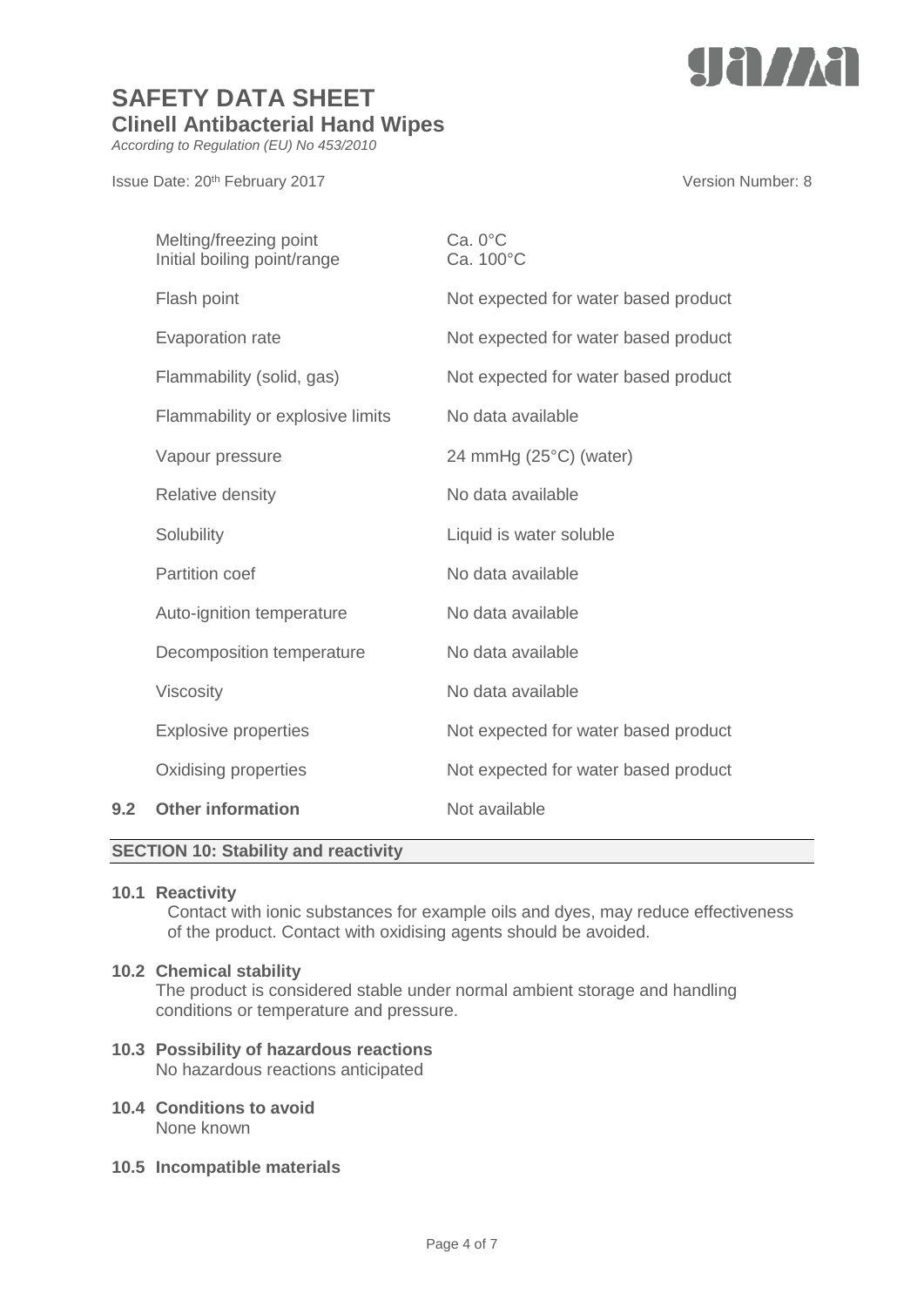

*According to Regulation (EU) No 453/2010*

Issue Date: 20<sup>th</sup> February 2017 **Version Number: 8** Number: 8

Oxidizing agents and anionic formulations.

**10.6 Hazardous decomposition products** None known.

#### **SECTION 11: Toxicological information**

This preparation has not been tested for toxicological effects. Based on the known effects of the ingredients, the product is classified for human health effects as indicated below.

#### **11.1 Information of toxicological effects**

Acute toxicity Not classified as harmful by ingestions, skin contact or inhalation.

**Irritancy** 

Prolonged or repeated skin contact may cause irritation. Mild irritant to eyes

**Corrosivity** No risk of dermal corrosivity identified under normal handling and use.

**Sensitisation** Not available

Repeated dose toxicity No data available on the repeat dose toxicity of this product.

**Carcinogeicity** Not available.

**Mutagenicity** 

None of the components have exhibited confirmed mutagenic characteristics in the evaluation of their toxicity to date.

Toxicity for reproduction No data available on toxicity for reproduction of this product.

#### **SECTION 12: Ecological information**

Ecotoxicological data have not been determined specifically for this product, but it is not classified as harmful on the basis of the known hazards of the components.

#### **12.1 Toxicity**

Components are classified as toxic to the environment but are not present in the f ormulation at sufficient levels. The hazard is not carried through to the product.

#### **12.2 Persistence and degradability**

Two components of the formulation (DDAC and BAC) have been found to readily biodegrade in OECD 301D closed bottle tests.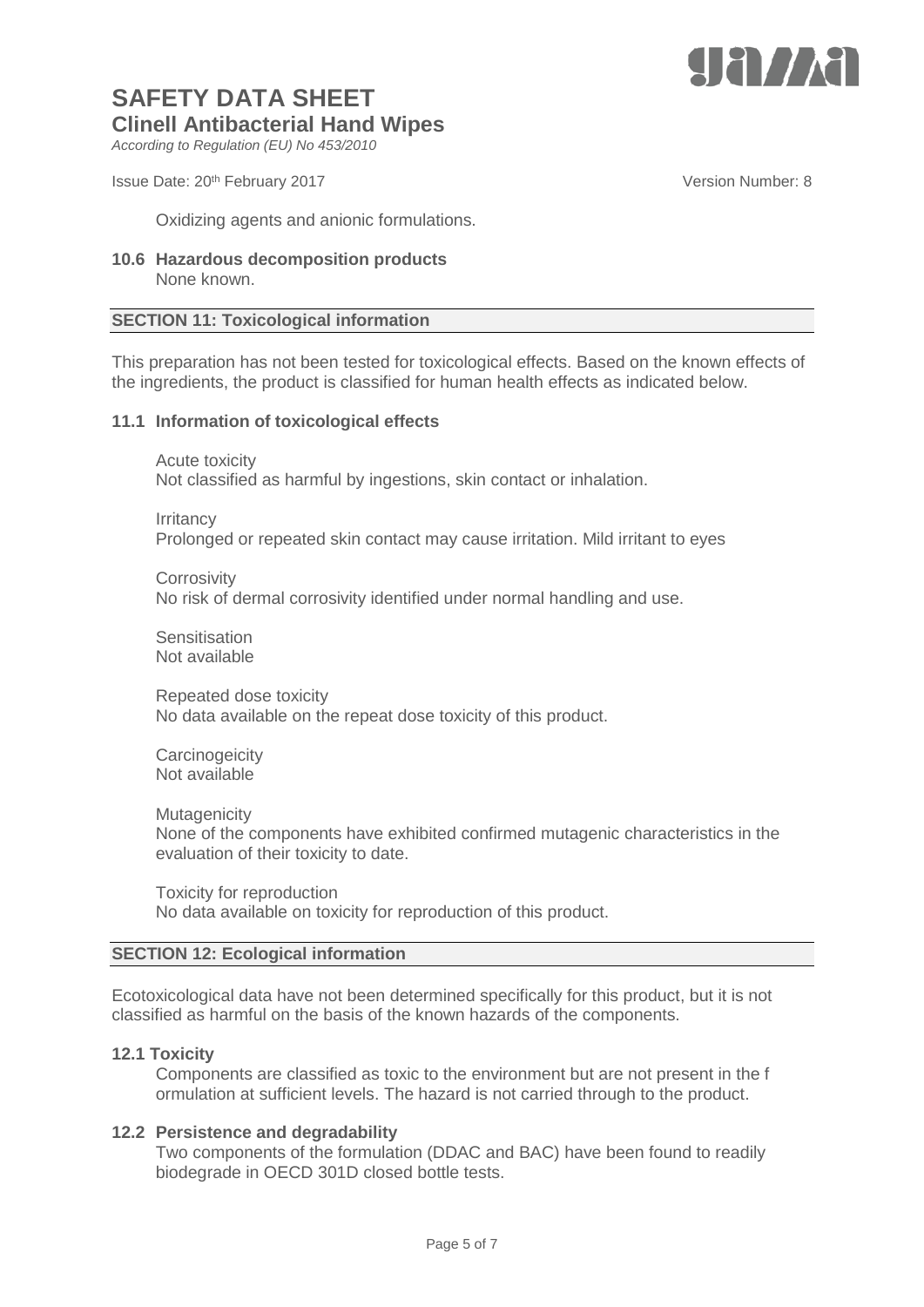

*According to Regulation (EU) No 453/2010*

Issue Date: 20<sup>th</sup> February 2017 **Version Number: 8** Number: 8

#### **12.3 Bioaccumulative potential** Due to the distribution coefficient of n-octonal/water, accumulation in organisms is not expected.

## **12.4 Mobility soil**

No information available on mobility of active substance in soil.

- **12.5 Results of PBT and vPVP assessment** The formulation does not contain substances that meet the PBT or vPvB criteria of REACH annex XIII.
- **12.6 Other adverse effects** No information available

### **SECTION 13: Disposal considerations**

#### **13.1 Waste treatment methods**

This product may be disposed of landfill, or by incineration. Disposal must be in accordance with current national and local regulations.

In the Healthcare Industry, chemical residues, biocides and infectious substances generated as a result of medical and nursing care may require classification as hazardous waste.

Waste disposal is regulated in the EC member countries through corresponding laws and regulation. In the UK, we recommend that you consult the List of Wastes available through the Environment Agency. In other countries, contact either the authorities or approved waste disposal companies for advice on disposal of used waste.

#### **SECTION 14: Transport Information**

Not classified for transport

#### **SECTION 15: Regulatory information**

- **15.1 Safety, health and environmental regulations/legislation specific for the mixture** This product is classified under the Classification, Labelling and Packaging of Substances and Mixtures (EC) No 1272/ 2008 it contains substances which are notified and under the Biocidal Products Regulation (EU). No 528/2012.
- **15.2 Chemical safety assessment** Not applicable

## **SECTION 16: Other Information**

Revisions Currently in its eighth version.